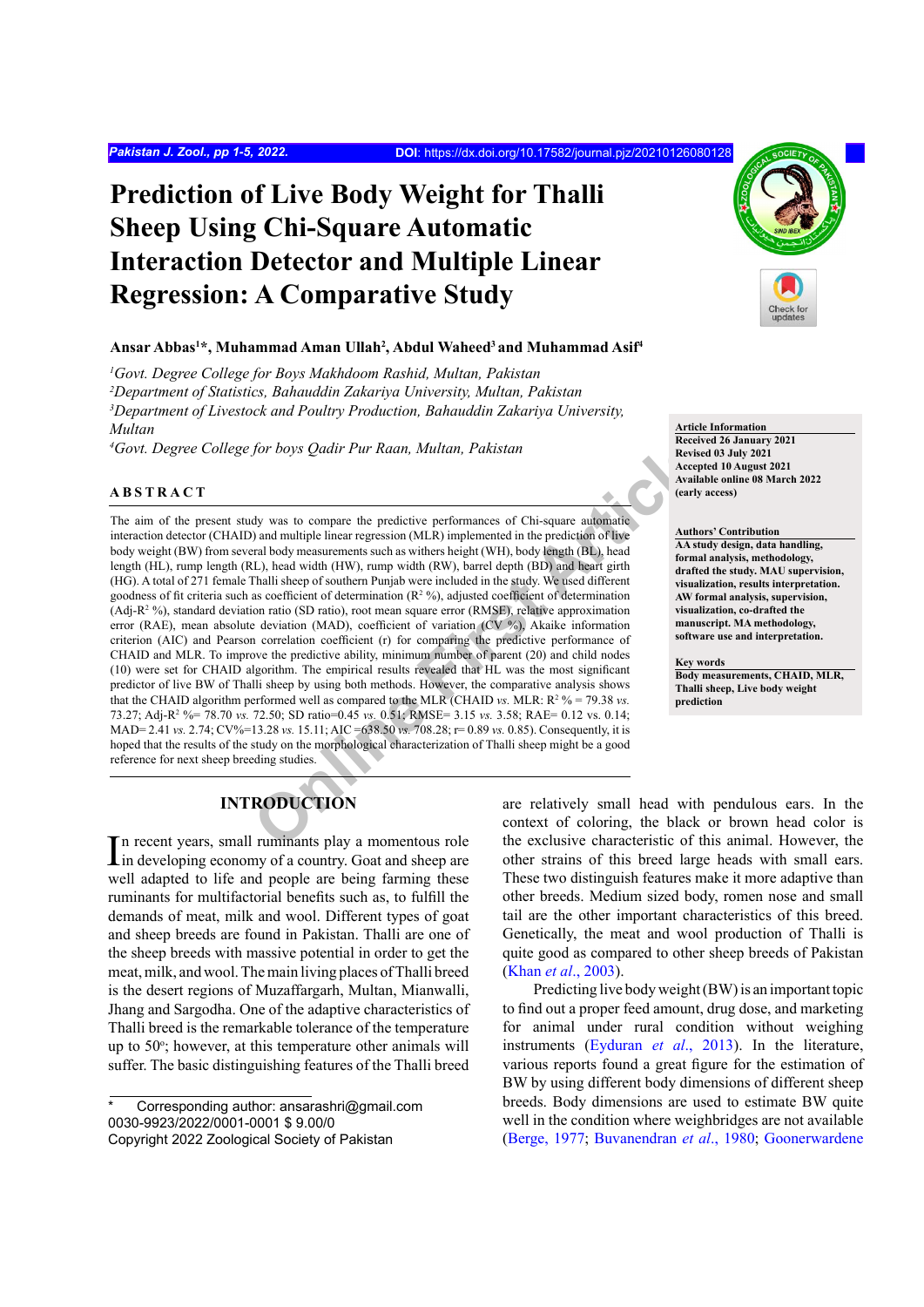[and Sahaayuraban, 1983](#page-3-4)). The predictive quality of the establishment in small ruminants is improved through fair and consecutive statistical techniques. Different researchers used various statistical techniques such as canonical correlation analysis ([Yapark](#page-4-0) *et al*., 2008), path analysis ([Yakubu, 2009](#page-4-1)), correlation analysis [\(Khan](#page-4-2) *et al*., [2006\)](#page-4-2), use of factor scores in multiple regression [\(Tariq](#page-4-3) *et al*[., 2012\)](#page-4-3), simple regression (Chitra *et al*[., 2012\)](#page-3-5) and multiple linear regression (MLR) ([Seifemichael., 2014\)](#page-4-4) for BW prediction. By using the traditional statistical methods, the reliability of these methods can be harmfully affected by violation of the distributional assumptions, and it can lead to biased parameter estimation ([Ruhil](#page-4-5) *et al*., [2013\)](#page-4-5).

ave been carried out to reduce the<br>
earity for prediction the BW from<br>
The and Solve length<br>
The First AID (Khan *et al.*, 2014; Ali *et*<br>
The Body length<br>
The Body length<br>
Fall (24.64 ± 4.5<br>
(14.7) (Khan *et al.*, 2017); Various studies have been carried out to reduce the problem of multicollinearity for prediction the BW from body parameters by means of Chi-square automatic interaction detector (CHAID) (Khan *et al*., 2014; Ali *et al*[., 2015](#page-3-6); Akin *et al*[., 2017](#page-3-7); Eyduran *et al*., 2017; Arsalan *et al*[., 2020](#page-3-9)); Classification and regression tree diagram (CART) (Kovalchuk *et al*., 2017); Artificial neural network (ANN) [\(Behzadi and Aslaminejad, 2010;](#page-3-10) Ali *et al*., 2015; [Eyduran](#page-3-8) *et al*., 2017; Celik *et al*., 2017). Eyduran *et al*. [\(2017\)](#page-3-8) predicted the BW of Pakistani Beetal goat based on six different traits (head girth, neck length, diagonal body length, belly sprung, shank circumference, and rump height) through CART, CHAID, ANN and MLR methods. In addition, [Yakubu \(2012\)](#page-4-8) predicted BW through body parameters in UDA rams.

In Pakistan, numerous studies on BW prediction for Mengali, Balochi, Harnai, Beverigh and Rakhshani sheep are available (Mohammad *et al*., 2012; Khan *et al*., 2014; Ali *et al*[., 2015](#page-3-6)). However, studies to predict the live BW for Thalli sheep found in Southern Punjab, Pakistan are scarce and are currently in need. This fact motivated us to carry out this study. The primary aim of this paper was to compare the predictive performances of CHAID and MLR for the prediction of live BW among Thalli sheep.

### **MATERIALS AND METHODS**

The sample of 271 female sheep was obtained from different livestock experiment station (LES) of district Muzaffargarh and Multan. Random sampling approach was used for sheep selection. We considered only those healthy sheep who did not take any medication and physical disability. The required information was taken through self-administered questionnaire, comprised of age and morphologically measurements. Nine morphometrics traits i.e., body weight, withers height (WH), body length (BL), head length (HL), rump length (RL), head width (HW), rump width (RW), barrel depth (BD) and heart

girth (HG) were measured on each sheep and were taken in standing position according to standard procedures. Data collection activity was made by the same person to avoid the between individual variation. Initially, descriptive analysis i.e., mean along with standard deviation (SD) and percentage co-efficient of variation (C.V %) of each quantitative variable were reported in [Table I.](#page-1-0)

<span id="page-1-0"></span>**Table I. Descriptive statistics for body weight (kg) and body measurements (cm) of Thali sheep.**

| <b>Trait</b>   | $Mean \pm SD$    | CV(%) |  |  |  |  |  |  |
|----------------|------------------|-------|--|--|--|--|--|--|
| Body weight    | $23.75 \pm 6.94$ | 29.23 |  |  |  |  |  |  |
| Withers height | $63.95 \pm 7.66$ | 11.98 |  |  |  |  |  |  |
| Body length    | $63.76 \pm 9.10$ | 14.28 |  |  |  |  |  |  |
| Head length    | $24.64 \pm 4.30$ | 17.47 |  |  |  |  |  |  |
| Rump length    | $12.93 \pm 2.54$ | 19.65 |  |  |  |  |  |  |
| Head width     | $9.53 \pm 1.63$  | 17.12 |  |  |  |  |  |  |
| Rump width     | $18.17 \pm 4.36$ | 23.99 |  |  |  |  |  |  |
| Barrel depth   | $41.02 \pm 6.28$ | 15.31 |  |  |  |  |  |  |
| Heart girth    | $68.18 \pm 9.58$ | 14.05 |  |  |  |  |  |  |
|                |                  |       |  |  |  |  |  |  |

SD, Standard deviation; CV, Coefficient of variation

Primarily, a CHAID method was used for the prediction of live BW of Thalli sheep. This algorithm usually used to categorize those subsets of predictors that best depict the dependent variable. A ten-fold cross validation criterion was used in the study. The basic objective of CHAID technique is to minimize variation within nodes to construct homogenous subgroups in the optimal regression tree diagram with significant predictors (Kass, 1980). In this study, minimum sheep numbers for parent and child nodes were set at 20 and 10 and p-value for splitting equal to 0.05. Moreover, the Bonferroni adjustment was utilized to correct for the p-values of the best predictor at each split in the CHAID algorithm. All the statistical analysis was performed by using SPSS 23.0 software program.

We also predict the live BW of Thalli sheep using MLR analysis. The MLR is a commonly used method for developing the relationship between a dependent variable and a set of predictors. The mathematical form of multiple linear regressions is as follows:

$$
Live\ BW = \beta_0 + \sum_{i=1}^{8} \beta_i X_i + \varepsilon
$$

Where, Live BW is a dependent variable,  $\beta_0$  is an intercept,  $\beta$ <sub>*i*</sub> is the i<sup>th</sup> parameter,  $X$ <sup>*i*</sup> is the i<sup>th</sup> independent variable, and ε is a random error. To compare the predictive performance of CHAID and MLR, different model evaluation criteria i.e., co-efficient of determination  $(R^2)$ ,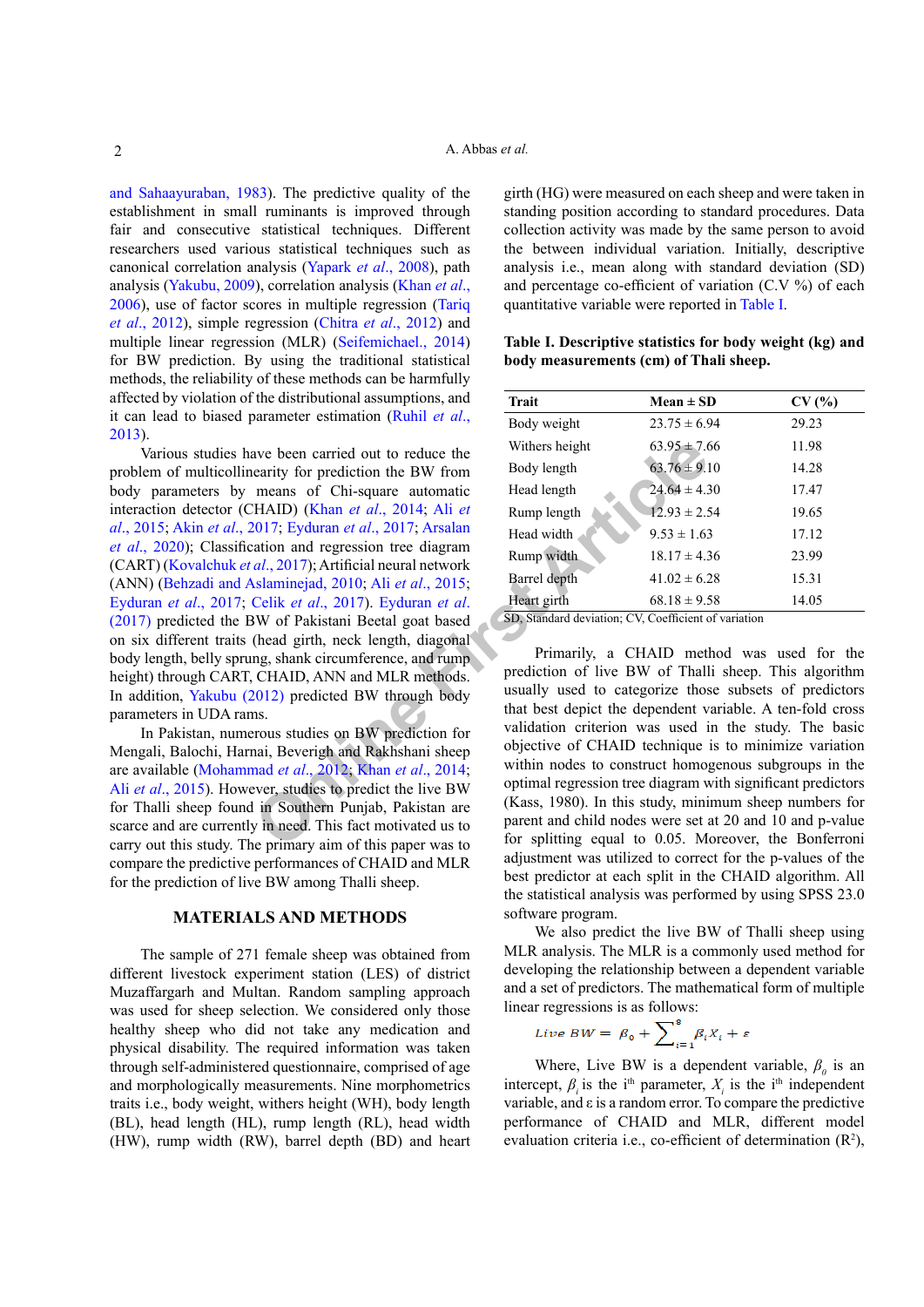adjusted co-efficient of determination (adj-R<sup>2</sup> ), Pearson correlation coefficient (r), co-efficient of variation (CV), standard deviation ratio (SD ratio), relative approximation error (RAE), root mean square error (RMSE), mean absolute deviation (MAD) and akaike information criterion (AIC) were used. The details of mathematical equation and other relevant statistical measures can be seen in earlier published studies ([Akaike, 1973](#page-3-12); [Sugiura,](#page-4-10) [1978;](#page-4-10) Salehi *et al*[., 1998;](#page-4-11) [Willmott and Matsuura, 2005](#page-4-12); [Takma](#page-4-13) *et al*., 2012; [Eyduran](#page-3-8) *et al*., 2017).

# **RESULTS AND DISCUSSION**

Sheep production has played a major role in animal production, particularly in rural development. One of the main targets of the breeders in sheep reproduction is to find out the relationship between body weight and the related traits. For predicting live BW of any sheep breed, linear body measurements can be used as indirect selection criteria. In this study, we also planned to predict BW of female Thalli sheep from linear body measurements.

y in rural development. One of the<br>
certains are development of the expected in sheep reproduction is to<br>
diffecting final live weight (FL<br>
in between body weight and the of 103 young (Holstein, Simme<br>
this can be used as In this study, predictive performance of CHAID and MLR used for predicting BW by means of some body measurements in sheep has been evaluated comparatively. [Table II](#page-2-0) shows the performance of the CHAID and MLR methods to predict BW. The estimated value of  $r$ ,  $\mathbb{R}^2$  and Adj- $R^2$  were significantly higher (P<0.05) for the CHAID algorithm compared with that for MLR. On the other hand, SD ratio, RMSE, RAE, MAD, CV% and AIC were lowest for the CHAID algorithm which indicates the better predictive capabilities in comparison with MLR. The worst performance in the current research work was recorded for the MLR method. A study by Khorshidi-Jalali *et al.* (2019) also obtained low  $R^2$  (67%) for predicting body weight in Raini Cashmere goat by using the MLR method. In line with our results, some earlier reports highlighted the biological advantage of CHAID algorithm in BW prediction. e.g., [Celik and Yilmaz \(2017\)](#page-3-13) found that CHAID was the ideal tree-based algorithm in the estimation of BW trait. Their results for different goodness-of-fit criteria were,  $r = 0.84$ ,  $R^2 = 71.57$ , SD ratio = 0.53. Olfaz *et al*. (2019) published a study including 366 karayaka sheep in which they suggested that CHAID algorithm was the more useful method for body weight prediction as compared to the classification and regression

tree (CART) method. We also compared the statistical results of different criterion with earlier reports. The present  $\mathbb{R}^2$  estimated for CHAID algorithm was highest while, [Mohammad](#page-4-9) *et al.* (2012) estimated a lower R<sup>2</sup> value of 0.72 for CHAID algorithm in the body weight prediction through withers height, chest girth, body length, and breed in indigenous Pakistani sheep. However, in Harnai breed, Ali *et al*[. \(2015\)](#page-3-6) presented better goodness-of-fit results  $(R<sup>2</sup>= 83.77, r=0.91, SD ratio= 0.40, RMSE= 1.50)$  for CHAID algorithm compared with the corresponding estimates in the present study. Another study used the exhaustive CHAID algorithm for BW estimation of Harnai sheep and the reported results ( $R^2 = 0.84$ ) were also better than our results (Khan *et al*[., 2014\)](#page-4-6). [Aksahan \(2015\)](#page-3-14) apply CHAID algorithm to get morphological measurements affecting final live weight (FLW) at fattening period of 103 young (Holstein, Simmental, Brown Swiss and crossbreed) bulls in Bolvadin district of Afyon province of Turkey, and detected a high predictive accuracy of %  $\mathbb{R}^2$ 87.82 that the effect of BL, chest circumference, and back rump height, on FLW trait was important. The estimation of BW in indigenous beetal goat of Pakistan through head girth, neck length, diagonal body length, belly sprung, shank circumference and rump height input variables were reported by Eyduran *et al*. (2017) in the scope of CART, CHAID, RBF, MLP1, MLP2, MR modeling. We found better goodness of fit criteria (r, RMSE, AIC, MAD, SD ratio) in terms of CHAID algorithm in comparison with those recorded by Eyduran *et al*. (2017).

The difference in the results may be due the use of different sheep breeds, different body measurements, ages, environmental conditions, managerial factors, and the statistical techniques used in the study. However, it is recommended for further investigators that the predictive performances of the evaluated statistical methods should be used for different sheep breeds and studies with a large population, large number of sheep breeds and efficient factors in generalization of the results obtained from the current study.

# **CONCLUSION**

In conclusion, we found that for prediction of live body weight in Thalli sheep, CHAID performed better and more accurate as compared to the MLR model due

<span id="page-2-0"></span>**Table II. Predictive performance of CHAID and MLR.**

| <b>Methods</b><br>the control of the control of the control of | $R^2$ (%) | Adj- $R^2$ (%) | r    | SD ratio | <b>RMSE</b> | RAE  | MAD  | CV(%) | AIC    |
|----------------------------------------------------------------|-----------|----------------|------|----------|-------------|------|------|-------|--------|
| CHAID                                                          | 79.38     | 78.70          | 0.89 | 0.45     | 3.15        | 0.12 | 2.41 | 13.28 | 638.50 |
| MLR                                                            | 73.27     | 72.50          | 0.85 | 0.51     | 3.58        | 0.14 | 2.74 | .5.11 | 708.28 |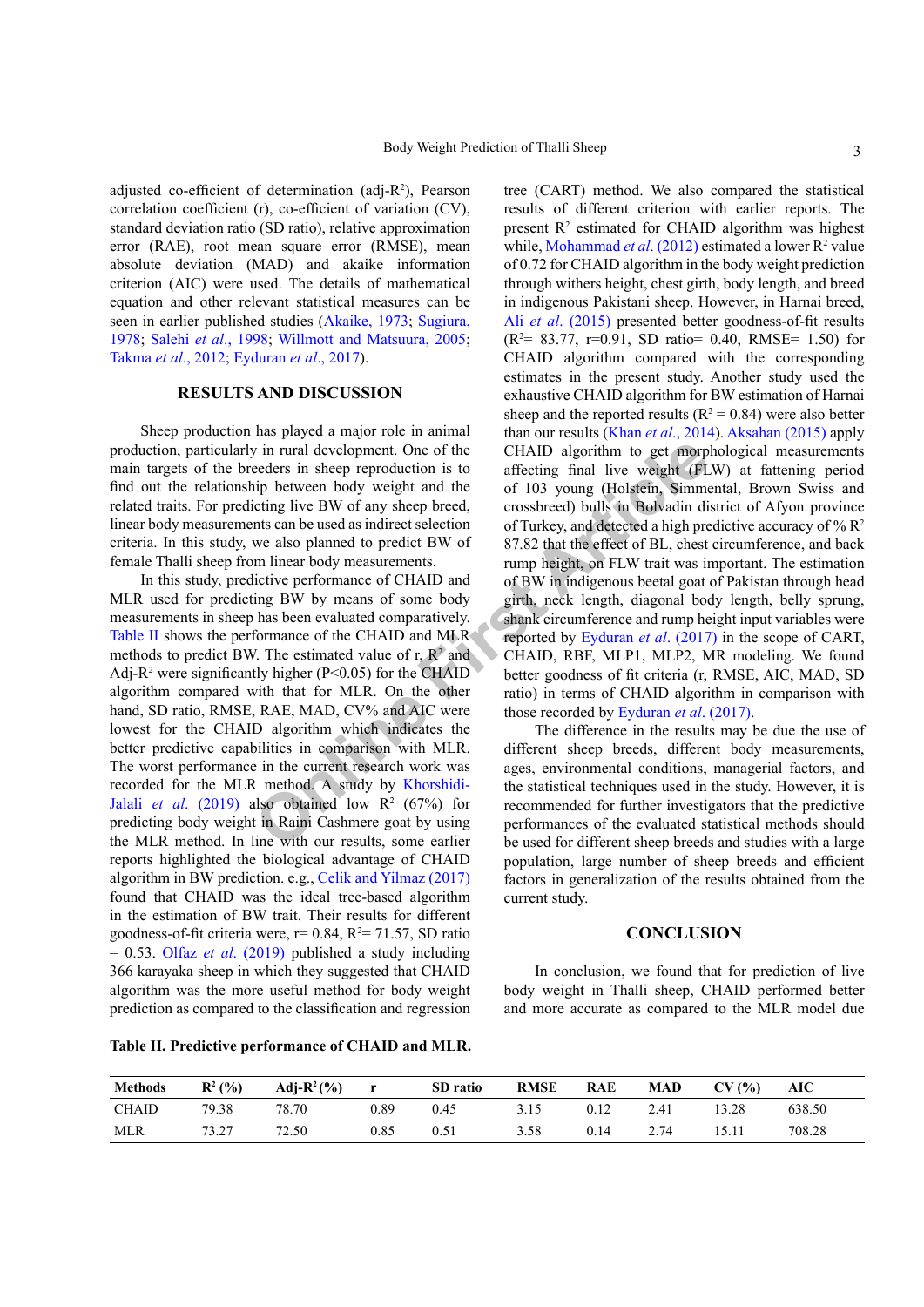to the higher Pearson correlation coefficient,  $R^2$ , Adj- $R^2$ and lower SD ratio, RMSE, RAE, MAD, CV%, and AIC. Although both CHAID and MLR models can remarkably predict live body weights very close to the actual values, performances of CHAID algorithm for prediction of live body weights applying body measurements of Thalli sheep was higher and more precise. Therefore, it is possible to apply CHAID algorithm, instead of traditional procedures for prediction of actual body weight using body measurements. The researchers may also use these results for comparison purposes and may be uses as a reference for next studies.

# **ACKNOWLEDGMENTS**

We wish to acknowledge and thank the farm of sheep owners who allowed us to measure the different morphological measurements of Thalli sheep.

*Conflict of interest statement*

The authors have declared no conflict of interest.

# **REFERENCES**

- <span id="page-3-12"></span>Akaike, H., 1973. Information theory and an extension of the maximum likelihood principle. In: *Second international symposium on information theory.*  Akademiai Kiado, Hunary, pp. 267-281.
- <span id="page-3-7"></span>Akin, M., Hand, C., Eyduran, E. and Reed, B.M., 2017. Use of RSM and CHAID data mining algorithm for predicting mineral nutrition of hazelnut. *Pl. Cell Tissu. Organ Cult*., **128**: 303-316. https://doi. [org/10.1007/s11240-016-1110-6](https://doi.org/10.1007/s11240-016-1110-6)
- <span id="page-3-14"></span>Aksahan, R. and Keskin, I., 2015. Determination of the some body measurements effecting fattening final live weight of cattle by the regression tree analysis. *Selcuk J. agric. Sci*., **2**: 53-59.
- <span id="page-3-6"></span>Ali, M., Eyduran, E., Tariq, M.M., Trink, C., Abbas, F., Bajwa, M.A., Baloch, M.H., Nizamani, A.H., Waheed, A., Awan, M.A., Shah, S.H., Ahmad, Z. and Jan, S., 2015. Comparison of artificial neural network and decision tree algorithms used for predicting live weight at post weaning period from some biometrical characteristics in Harnai sheep. *Pakistan J. Zool*., **47**: 1579-1585.
- <span id="page-3-9"></span>Arsalan, M., Ullah, M.A. and Waheed, A., 2020. Application of CHAID algorithm for the identification of morphological traits of indigenous sheep body weight. *Proc. Pak. Acad. Sci*., **57**: 75- 80.
- <span id="page-3-10"></span><span id="page-3-0"></span>Behzadi, M.R.B. and Aslaminejad, A.A., 2010. A comparison of neural network and nonlinear

regression predictions of sheep growth. *J. Anim. Vet. Adv*., **9**: 2128-2131. [https://doi.org/10.3923/](https://doi.org/10.3923/javaa.2010.2128.2131) [javaa.2010.2128.2131](https://doi.org/10.3923/javaa.2010.2128.2131)

- <span id="page-3-2"></span>Berge, 1977. On the estimation of weight and increase of weight by means of the chest girth in Norwegian red cattle at the Agricultural University at As, Norway in the years 1972 and 1974. *Acta Agric. Scand*., **27**: 65- 66.<https://doi.org/10.1080/00015127709435110>
- <span id="page-3-3"></span>Buvanendra, V., Umoh, J.E. and Abubakar, B.Y., 1980. An evaluation of body size as related to weight of three West African breeds of cattle in Nigeria. *J. agric. Sci*., (*Cambridge*), **95**: 219-224. [https://doi.](https://doi.org/10.1017/S0021859600029476) [org/10.1017/S0021859600029476](https://doi.org/10.1017/S0021859600029476)
- <span id="page-3-13"></span>Celik, S. and Yilmaz, O., 2017. Comparison of different data mining algorithms for prediction of body weight from several morphological measurements in dogs. *J. Anim. Pl. Sci*., **27**: 57-64.
- <span id="page-3-11"></span>Celik, S., Eyduran, E., Karadas, K. and Tariq, M.M., 2017. Comparison of predictive performance of data mining algorithms in predicting body weight in Mengali rams of Pakistan. *R. Bras. Zootec*., **46**: 863-872. [https://doi.org/10.1590/s1806-](https://doi.org/10.1590/s1806-92902017001100005) 92902017001100005
- <span id="page-3-8"></span><span id="page-3-5"></span><span id="page-3-4"></span><span id="page-3-1"></span>Chitra, R., Rajendran, S., Prasanna, D. and Kirubakaran, A., 2012. Prediction of body weight using appropriate regression model in adult female Malabari goat. *Vet. World*., **5**: 409-411. [https://doi.](https://doi.org/10.5455/vetworld.2012.409-411) org/10.5455/vetworld.2012.409-411
- Nowledge and thank the farm of<br>
online and thank the farm of<br>
online and the different<br>
only are the different<br>
only are the different<br>
only also been also the properties.<br>
FERENCES<br>
FORENCES<br>
only also are the state of in Eyduran, E., Waheed, A., Tariq, M.M., Iqbal, F. and Ahmad, S., 2013. Prediction of live body weight from morphological characteristics of commercial goat in Pakistan using factor and principal component scores in multiple linear regression. *J. Anim. Pl. Sci*., **23**: 1532-1540.
	- Eyduran, E., Zaborski, D., Waheed, A., Celik, S., Karadas, K. and Grzesiak, W., 2017. Comparison of the predictive capabilities of several data mining algorithms and multiple linear regression in the prediction of body weight by means of body measurements in the indigenous beetal goat of Pakistan. *Pakistan J. Zool*., **49**: 257-265. [https://](https://doi.org/10.17582/journal.pjz/2017.49.1.257.265) [doi.org/10.17582/journal.pjz/2017.49.1.257.265](https://doi.org/10.17582/journal.pjz/2017.49.1.257.265)
	- Goonerwardene, L.A. and Sahaayuruban, P., 1983. Analysis of body measurements and prediction of body weight in crossbred Lanka bulls. *Proc. 5th World Conf. Prod*., **2**: 27-28.
	- Kass, G.V., 1980. An exploratory technique for investigating large quantities of categorical data. *J. R. Stat. Soc. Ser. C Appl. Stat*., **29**: 119-127. [https://](https://doi.org/10.2307/2986296) [doi.org/10.2307/2986296](https://doi.org/10.2307/2986296)
	- Khan, B.B., Iqbal, A. and Mustafa, M.I., 2003. *Sheep and goat production*. Department Livestock